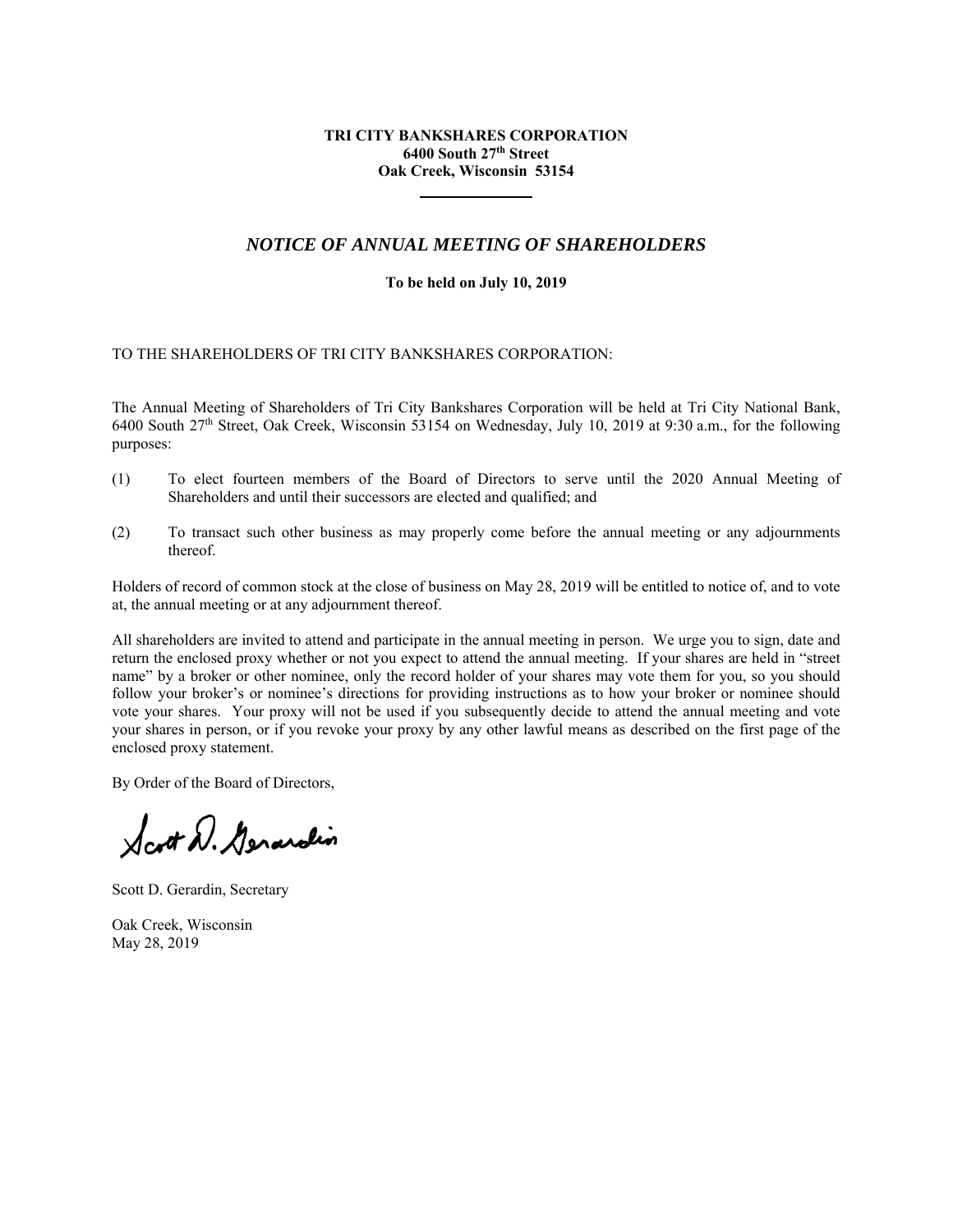#### **TRI CITY BANKSHARES CORPORATION 6400 South 27th Street Oak Creek, Wisconsin 53154**

# *PROXY STATEMENT*

This proxy statement is dated May 28, 2019 and is being furnished in connection with the solicitation of proxies by the Board of Directors of Tri City Bankshares Corporation (the "Corporation") to be voted at the Annual Meeting of Shareholders to be held at Tri City National Bank, 6400 South 27<sup>th</sup> Street, Oak Creek, Wisconsin 53154, on July 10, 2019 at 9:30 a.m., for the purposes set forth in the accompanying Notice of Annual Meeting of Shareholders. The solicitation is made by the mailing of this proxy statement with its enclosures. No other solicitation is contemplated; however, if it is necessary to assure adequate attendance at the annual meeting, the Corporation's Board of Directors may further solicit proxies by mail, telephone, email, facsimile, or personal contact. Such solicitation will be made by the officers of the Corporation and will be limited in extent. The total cost of the solicitation, including reimbursement of banks, brokerage firms, custodians, nominees and fiduciaries for reasonable expenses incurred by them in sending proxy materials to the beneficial owners of the Corporation's common stock, \$1.00 par value (the "Common Stock"), will be borne by the Corporation.

This proxy statement is first being mailed to shareholders on or about June 7, 2019.

Shareholders are asked to complete, sign and return the enclosed proxy. The proxy may be revoked at any time before it is voted at the annual meeting. Prior to the annual meeting, this may be done by execution of a later-dated proxy or by written revocation sent to the Secretary of the Corporation, Mr. Scott D. Gerardin, at the office of the Corporation, 6400 South 27th Street, Oak Creek, Wisconsin 53154. Alternatively, the proxy may be revoked at the annual meeting by oral or written notice to the Secretary of the Corporation (or the presiding officer of the annual meeting) or by attending the annual meeting and voting in person.

Only shareholders of record at the close of business on May 28, 2019 (the "Record Date") will be entitled to vote at the meeting. There were 8,904,915 shares of the Common Stock of the Corporation outstanding on the Record Date, with each share being entitled to one vote.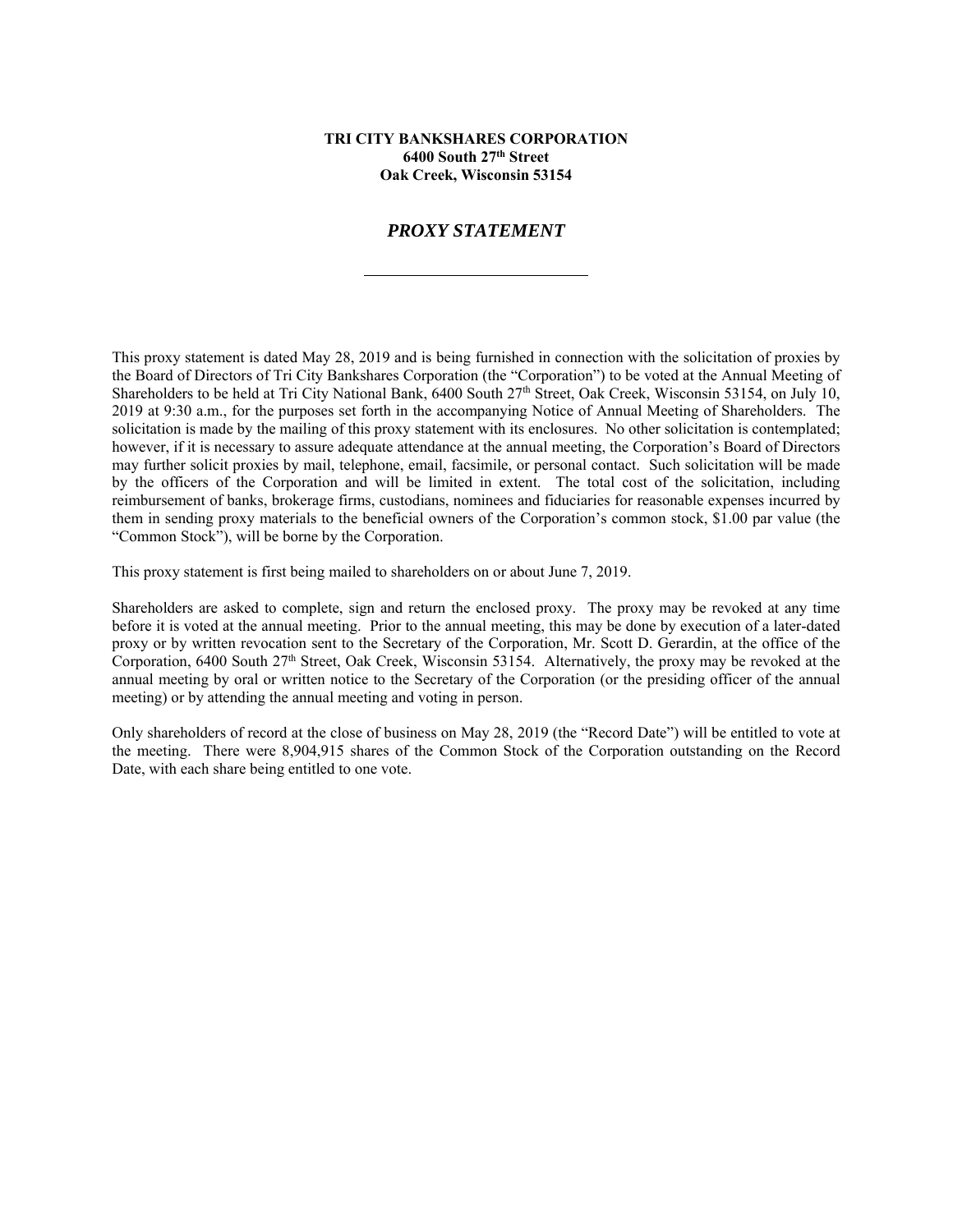#### **PROPOSAL 1**

# **ELECTION OF DIRECTORS**

The Board of Directors proposes that the fourteen (14) nominees named below be elected to serve as directors for the ensuing year and until their successors are elected and qualified. All fourteen (14) directors will serve one-year terms. Proxies received by the Board of Directors will be voted FOR the election of the following fourteen (14) persons, unless otherwise indicated, but, if any such nominee is unable to serve due to presently unforeseen circumstances, proxies may be voted for another person nominated by the Board of Directors.

Twelve of the fourteen persons nominated as directors are currently directors of the Corporation. All of the nominees have consented to serve if elected and the Board of Directors is not aware of any nominee who may be unable to serve as a director. The directors of the Corporation beneficially own a majority of the Corporation's outstanding Common Stock. Accordingly, assuming that all directors vote for the nominees listed below, election of such nominees is assured.

All of the individuals named in the table below will also be directors of the Corporation's subsidiary, Tri City National Bank (the "Bank").

| Name             | Director<br>Since | Age | Principal Occupation During the<br>Past 5 Years and Other Directorships                                                                                                                                                                                                                                                                                                                                                                                                                                                                                                                                                                                                                         |
|------------------|-------------------|-----|-------------------------------------------------------------------------------------------------------------------------------------------------------------------------------------------------------------------------------------------------------------------------------------------------------------------------------------------------------------------------------------------------------------------------------------------------------------------------------------------------------------------------------------------------------------------------------------------------------------------------------------------------------------------------------------------------|
| Frank J. Bauer   | 1990              | 92  | President of Frank Bauer Construction Company, Inc. since<br>1986. In addition to his long tenure on the Board that provides<br>him with a familiarity with the Corporation's history, Mr.<br>Bauer's qualifications for serving on the Board include his<br>business and management experience and his substantial<br>knowledge of the construction industry.                                                                                                                                                                                                                                                                                                                                  |
| William N. Beres | 2002              | 61  | Director of Special Projects for WEC Energy Group since June<br>2017. Vice President Finance of Johnson Controls Federal<br>Systems from October 2016 through April 2017, and previously<br>Vice President and General Manager of the Federal Solutions<br>division of Johnson Controls from April 2016 - September 2016<br>and Vice President of Structured Finance of the Building<br>Efficiency division of Johnson Controls from March 2010<br>through March 2016. Mr. Beres brings to the Board substantial<br>business and management experience, as well as a strong<br>background in finance and investment matters, which make him<br>a valuable resource to the Board and management. |
| Craig C. Dedrick | 2012              | 56  | Executive Vice President of the Corporation and President of the<br>Bank since 2014. Executive Vice President of the Bank in 2012<br>and 2013 and Senior Vice President of the Bank from 1996 to<br>2012. Mr. Dedrick is qualified to serve on the board due to his<br>knowledge of the Corporation and the leadership he has<br>demonstrated during his more than 30 years of service at the<br>Bank. Mr. Dedrick has held executive roles in both commercial<br>and retail lending and has been a long-time member of the senior<br>credit committee.                                                                                                                                         |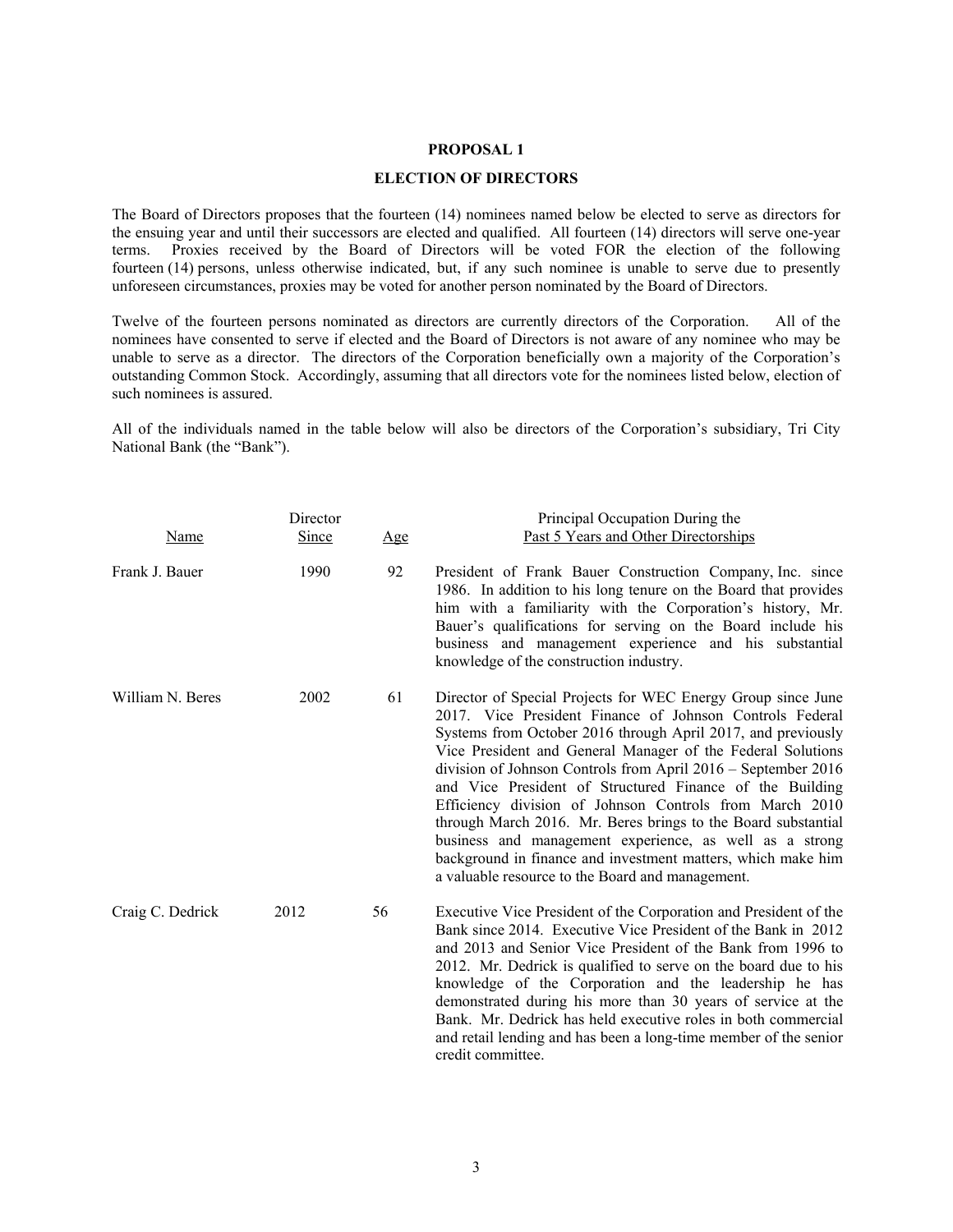| Sanford Fedderly  | 1980 | 84 | Retired President of Tri City Pharmacy, Inc., Oak Creek,<br>Mr. Fedderly has business and management<br>Wisconsin.<br>experience and, as a local businessman for many years, has a<br>strong familiarity with the Bank's local market area.<br>These<br>attributes, as well as his more than 30 years of experience as a<br>director of the Corporation and the Bank, make him qualified to<br>serve on the Board.                                                                                                                                                                                                                                        |
|-------------------|------|----|-----------------------------------------------------------------------------------------------------------------------------------------------------------------------------------------------------------------------------------------------------------------------------------------------------------------------------------------------------------------------------------------------------------------------------------------------------------------------------------------------------------------------------------------------------------------------------------------------------------------------------------------------------------|
| Rebecca Ferguson  | 2012 | 45 | Ms. Ferguson has held various professional positions including<br>former employment as an officer of Tri City National Bank and<br>private practice as an attorney. Ms. Ferguson's experience as an<br>employee of the Bank, as well as her business and legal acumen,<br>qualify her to serve on the Board.                                                                                                                                                                                                                                                                                                                                              |
| Scott D. Gerardin | 2002 | 60 | Senior Vice President and General Counsel of the Corporation<br>since 2005. Secretary of the Corporation since 2013. Senior<br>Vice President of the Bank since 2002, General Counsel to the<br>Bank since 1992. Mr. Gerardin's legal training, background and<br>experience, both before and since he became employed by the<br>Bank in 1992, as well as his familiarity with all aspects of the<br>Corporation's and the Bank's operations in his role as general<br>counsel, enables him to provide a unique and important<br>perspective on the Board's decisions and decision making<br>processes and therefore qualifies him to serve on the Board. |
| William Gravitter | 1980 | 90 | Retired President of Hy-View Mobile Home Park.<br>Mr.<br>Gravitter's qualifications to serve on the Board include his long<br>tenure on the Board as well as his familiarity with the local<br>markets served by the Bank.                                                                                                                                                                                                                                                                                                                                                                                                                                |
| Frederick R. Klug | 2015 | 47 | Senior Vice President and Chief Financial Officer of the<br>Corporation since 2009.<br>Senior Vice President and Chief<br>Financial Officer of the Bank since 2014. Mr. Klug is qualified<br>to serve on the board due to his knowledge of the financial<br>aspects of the Corporation and his more than 20 years of<br>experience in commercial and investment banking.                                                                                                                                                                                                                                                                                  |
| Brian T. McGarry  | 2005 | 68 | Chairman of the Board, President and Chief Executive Officer<br>of the Corporation and Chairman and Chief Executive Officer of<br>the Bank since 2016. President and Director of NDC LLC.<br>Mr. McGarry's more than 40 years of experience as an<br>employee, officer and Director of the Bank, as well as his<br>business and leadership experience and financial literacy,<br>qualify him to serve on the Board.                                                                                                                                                                                                                                       |
| Michael J. Miller | 2019 | 68 | Retired Executive Vice President at Associated Bank. Mr. Miller<br>is qualified to serve on the Board due to his long experience in<br>the banking industry. During his 42 year banking career, he<br>worked at JP Morgan Chase, US Bank, CIB Marine and<br>Associated Bank in various lending and management positions<br>including Senior Credit Officer.                                                                                                                                                                                                                                                                                               |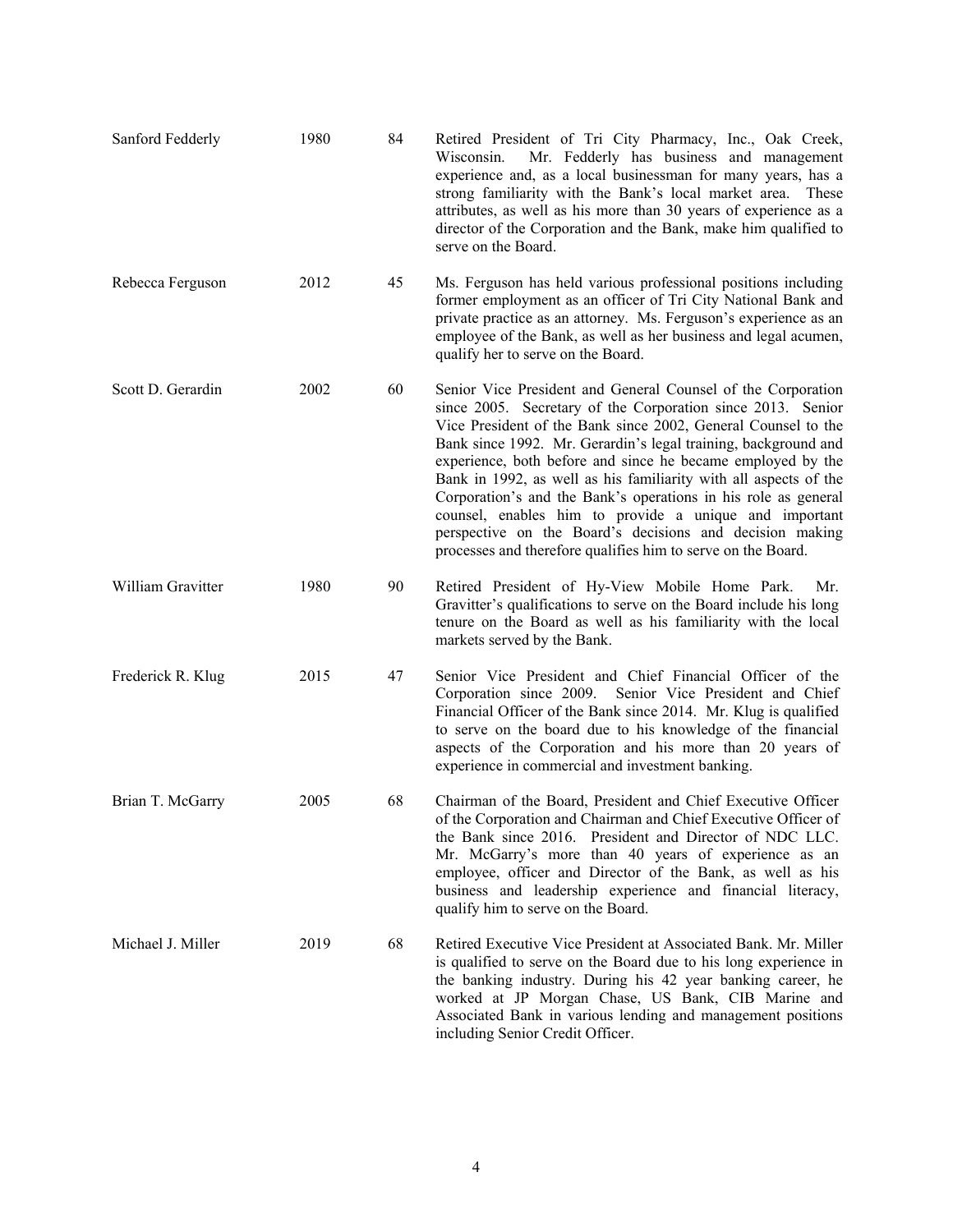| Robert W. Orth       | 1996 | 72 | Retired Executive Vice President of the Corporation and retired<br>President of the Bank. Mr. Orth is qualified to serve on the<br>Board due to his long experience in the banking industry and his<br>17 years of service as an executive and Chief Credit Officer of<br>the Bank, where he has demonstrated leadership skills and<br>business acumen.                                                     |
|----------------------|------|----|-------------------------------------------------------------------------------------------------------------------------------------------------------------------------------------------------------------------------------------------------------------------------------------------------------------------------------------------------------------------------------------------------------------|
| Agatha T. Ulrich     | 1999 | 90 | Chairman and Director of NDC, LLC. Mrs. Ulrich provides<br>leadership and historical insight and perspective formed by her<br>involvement with the Bank and Corporation for more than a half<br>century, dating back to 1963 when the Bank was initially<br>organized by her late husband, as well as her service on the<br>Board since 1999.                                                               |
| David A. Ulrich, Jr. | 1997 | 59 | Retired Vice President and Director of Mega Marts, Inc.<br>Retired Vice President of NDC, Inc. Director of NDC LLC.<br>Mr. Ulrich has had substantial involvement with the Bank and<br>the Corporation and the business interests of his late father, the<br>founder of the Bank, that have given him the financial, business<br>and organizational experience that qualifies him to serve on the<br>Board. |
| Thomas Ulrich, Jr.   | 2019 | 40 | Mr. Ulrich has held various professional positions including<br>former employment at Tri City National Bank and Assistant Vice<br>President of NDC LLC. As a graduate of Marquette University<br>Business School and his experience as an employee of the Bank<br>and Commercial Real Estate company, Mr. Ulrich is qualified to<br>serve on the Board.                                                     |

*The Board of Directors recommends that you vote "FOR" each of the fourteen (14) nominees named above.*

There is a family relationship between several of the nominees for directorship. David Ulrich, Jr. is Agatha Ulrich's son, Frank Bauer is Agatha Ulrich's brother and Brian McGarry is Agatha Ulrich's son-in-law. Rebecca Ferguson is Agatha Ulrich's granddaughter and Brian McGarry's daughter. Thomas Ulrich, Jr. is Agatha Ulrich's grandson.

Messrs. Dedrick, Gerardin, Klug and McGarry are the only executive officers of the Corporation nominated to the Board of Directors. Each of their ages, positions and offices with the Corporation and period during which each has served as such are as set forth in the above table.

Because the Corporation is not listed on a national securities exchange, it is not subject to any director independence requirements. However, all of the directors except Messrs. Dedrick, Gerardin, Klug, and McGarry are independent in accordance with the definition of independence in Rule 5605(a)(2) of the NASDAQ Stock Market.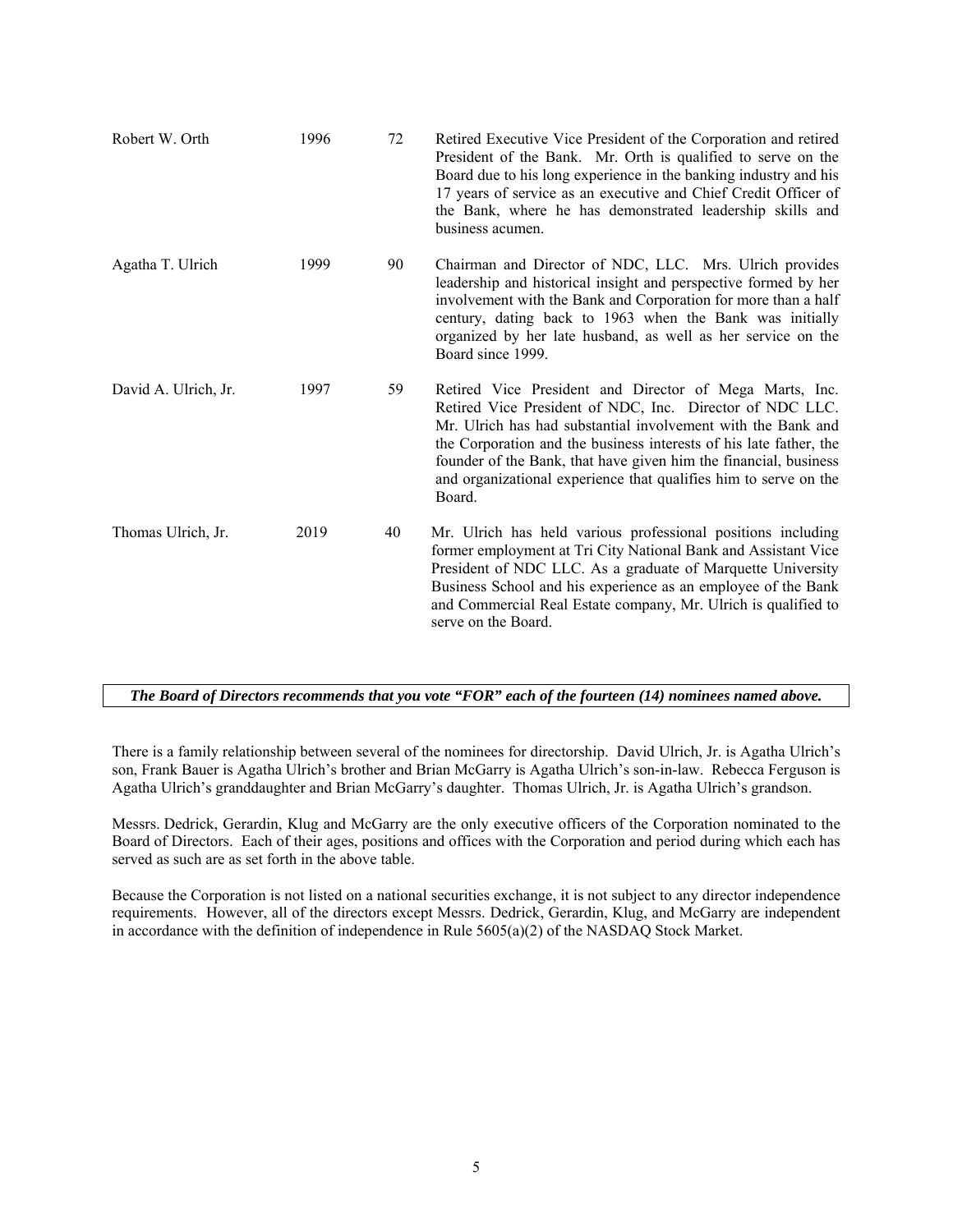#### **Director Nominations**

The Board of Directors has not appointed a nominating committee. Due to the infrequent turnover among the Corporation's directors, the Board has determined that it is not necessary or appropriate at this time to establish a separate nominating committee. The review of recommendations for and the selection of nominees to Board membership is handled by the Board serving as a committee of the whole. No nominating committee charter has been adopted by the Board of Directors serving in their capacity as a committee of the whole.

The Board of Directors does not have a formal policy for considering nominees whose names are submitted by shareholders. If shareholders were to recommend nominees for directors, the full Board of Directors would consider such persons. Although shareholders are entitled to nominate persons from the floor at the annual meeting, absent contrary instructions the proxies solicited hereby will be voted for the fourteen persons identified herein who are nominated by the Board of Directors.

The Board of Directors has generally identified nominees based upon suggestions by non-management directors, management members and/or shareholders. The Board considers various attributes to be important, including the individual's integrity, general business background and experience, experience with the banking industry, and the ability to serve on the Board of Directors. In carrying out its responsibilities for locating, recruiting and nominating candidates for election as directors, the Board takes into account diversity as one of the factors in its considerations. Aspects of diversity considered include professional or business experiences, gender, race, national origin, specialized education or work experience and viewpoints.

#### **Compensation Oversight**

The Corporation's compensation system is not complex. Compensation of the executive officers of the Corporation is reviewed by the Board serving as a committee of the whole (with each director who is also an officer of the Corporation being excluded from participating in the consideration of his own compensation). The Board of Directors believes that each of the Board members should have input into the compensation of the Corporation's executive officers. The Board does not operate under a formal written charter with respect to executive compensation matters. The Board reviews and approves the salaries and other compensation of the Corporation's executive officers. The Board did not retain the services of any compensation consultants in carrying out its duties during 2018.

## **Board Attendance**

The Board of Directors held five meetings during 2018. All incumbent directors attended 75% or more of the aggregate meetings of the Board and the committees on which they served during 2018. Directors are encouraged to attend the annual meeting of shareholders, but the Corporation has not adopted a formal policy requiring attendance at the annual meeting.

#### **Shareholder Communications**

The Board of Directors currently does not have a formal process for shareholders to send communications to the Board. Informal communications have been sufficient to communicate questions, comments and observations that could be useful to the Board. However, shareholders wishing to communicate with the Board of Directors or nominate a candidate for election to the Corporation's Board of Directors may contact The Chairman of the Board, c/o Tri City Bankshares Corporation, 6400 South 27<sup>th</sup> Street, Oak Creek, Wisconsin 53154.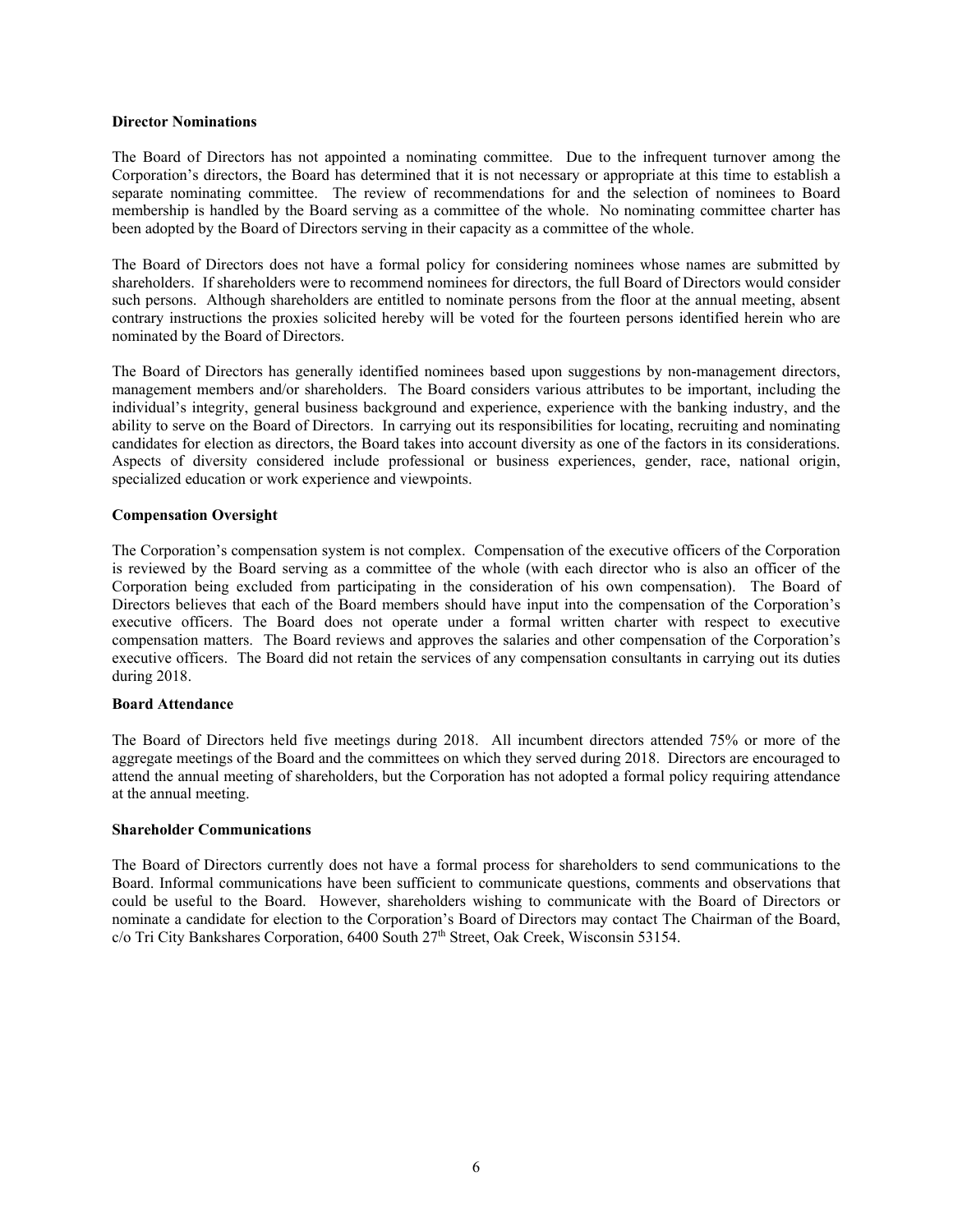#### **REPORT OF THE AUDIT COMMITTEE**

The Audit Committee oversees the Corporation's financial reporting process on behalf of the Board of Directors. The Audit Committee is governed by a written charter approved by the Board of Directors. The current members of the Audit Committee, all of whom are non-employee directors, are Messrs. Beres (Chair), Bauer and Fedderly. All of the members of the Audit Committee are independent in accordance with the definition of independence in Rule 5605(a)(2) of the NASDAQ Stock Market. The Board of Directors has determined that Mr. Beres is a financial expert.

Management has the primary responsibility for the financial statements and the reporting process including the systems of internal controls. In fulfilling its oversight responsibilities, the Audit Committee reviewed the audited financial statements with both the independent auditors and management including the discussion of the quality, not just the acceptability, of the accounting principles, the reasonableness of significant judgments, and the clarity of disclosures in the financial statements.

The Audit Committee discussed with the Corporation's internal auditors and independent auditors, Baker Tilly Virchow Krause, LLP ("Baker Tilly"), the overall scopes and plans for their respective audits. The Audit Committee meets with the internal auditors and independent auditors, with and without management present, to discuss the results of their examinations, their evaluations of the Corporation's internal controls, and the overall quality of the Corporation's financial reporting. The Audit Committee held five meetings during 2018.

In reliance on the reviews and discussions referred to above, the Audit Committee recommended to the Board of Directors that the audited financial statements be included in the Corporation's Annual Report for the year ended December 31, 2018 for distribution to shareholders.

William N. Beres, Audit Committee Chair Frank J. Bauer, Audit Committee Member Sanford Fedderly, Audit Committee Member

## **LOANS AND OTHER TRANSACTIONS WITH MANAGEMENT AND DIRECTORS**

The Corporation has never made any loans to any of its officers or directors. However, in the ordinary course of business, the Bank made loans during 2018 to officers and directors of the Corporation, and to business firms in which officers and directors of the Corporation are officers, owners, or in which they have a substantial interest. The loans were made in the ordinary course of business on substantially the same terms, including interest rates and collateral, as those prevailing at the time for comparable loans to unaffiliated persons or firms, and do not involve more than a normal risk of collectability or present other unfavorable features.

NDC LLC owns certain buildings occupied by the Corporation and the Bank, including the Corporation's central office in Oak Creek, Bank branch offices located in Milwaukee, Kenosha and Waukesha. NDC LLC is a limited liability company owned by members of the Ulrich family, their spouses and related trusts, including David A Ulrich, Jr. (a director of the Corporation) and Kathleen McGarry (whose spouse, Brian T. McGarry, is Chairman of the Board and Chief Executive Officer of the Corporation). The central office building lease has a term through 2022 and the branch offices have lease terms ending from 2020 and 2022. The aggregate annual rent for 2018 paid in connection with the aforementioned leases was \$797,815. The rent is subject to adjustment based on increases in the consumer price index. For all leases other than Kenosha, the Corporation is also obligated to pay its proportionate share of property taxes, insurance and maintenance costs associated with the building.

Disinterested members of the Bank's Board of Directors must approve all loan transactions with related parties. Such transactions must be on substantially the same terms as those prevailing at the time with other non-insider individuals or companies. In accordance with applicable banking regulations, including Regulation O promulgated by the Federal Reserve Board, the Bank's Board of Directors reviews any loan made to a director or executive officer in an amount that, when aggregated with the amount of all other loans to such person and his or her related interests, exceeds \$500,000 and such loan must be approved in advance by a majority of the disinterested members of the Bank's Board of Directors.